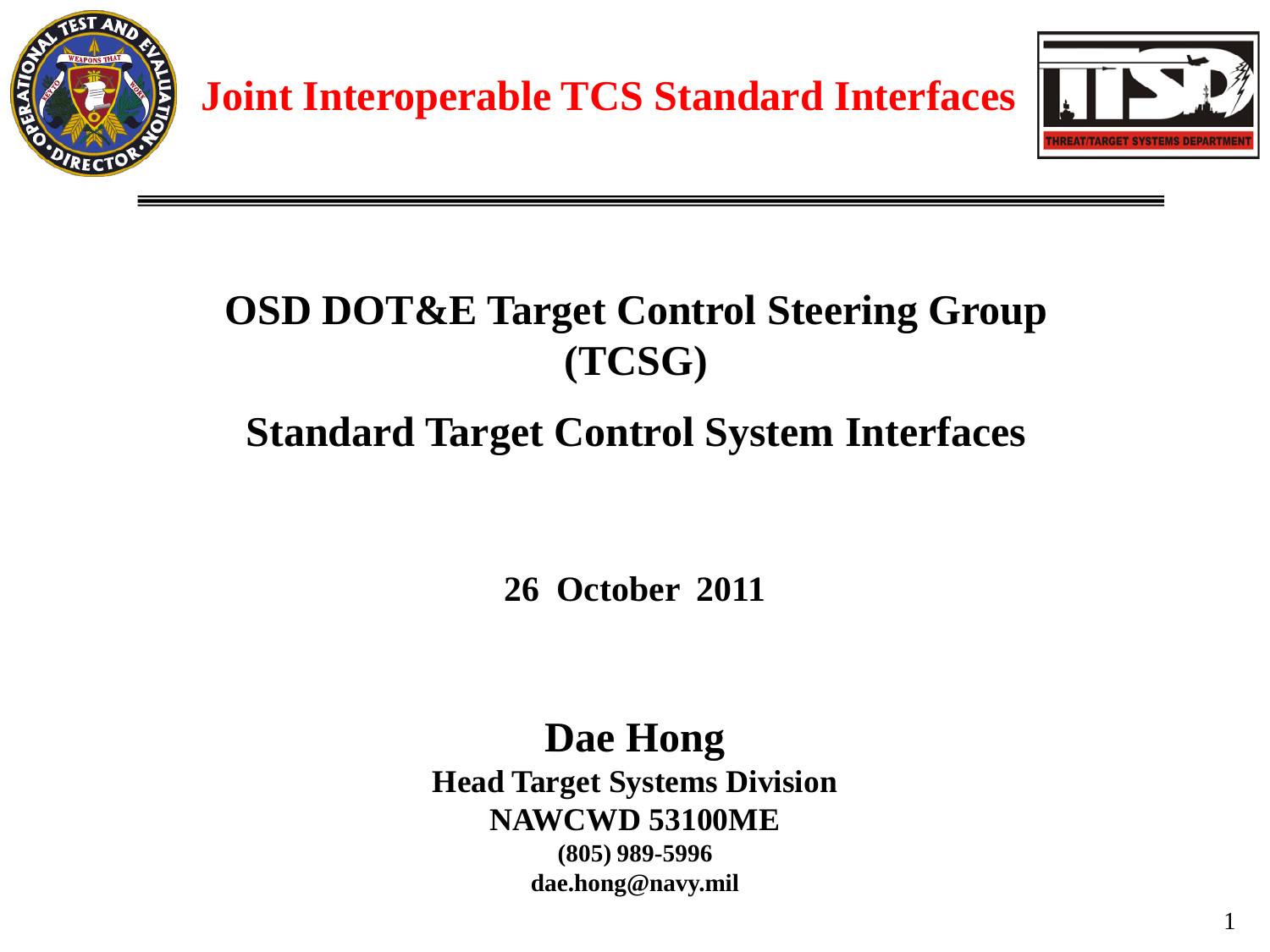

# **Joint Interoperable TCS Standard Interfaces**



#### **Outline**

- Introduction
- Program Description
- Technical Status
- Standard Interface Demonstration
- TCSG Path-Ahead Summary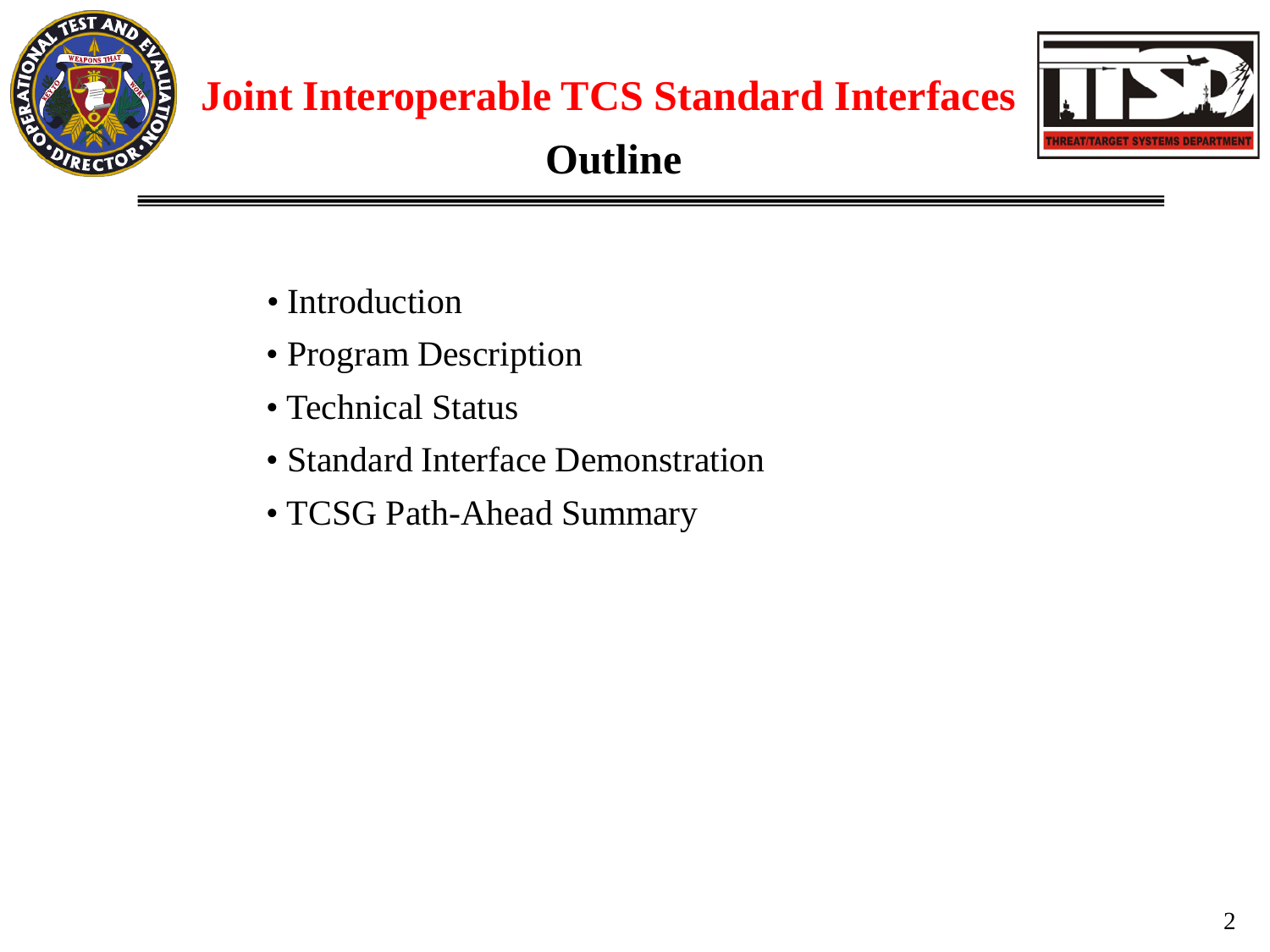



#### **Introduction**

The Army, Air Force and Navy have their ground control stations that operate on their Training and T&E Ranges.

The data interfaces between the Ground Target Control System, Ground RF Unit, Target Transponder and Range infrastructure are different for each service.

This has created interoperability issues. Targets are closely coupled with the ground control system and the use of targets across ranges is limited.

This program is to develop Tri-Service Standard Interfaces to reach interoperability by developing hardware independent interfaces for the Ground Target Control System, Ground RF unit, Target Transponder and Range Infrastructure.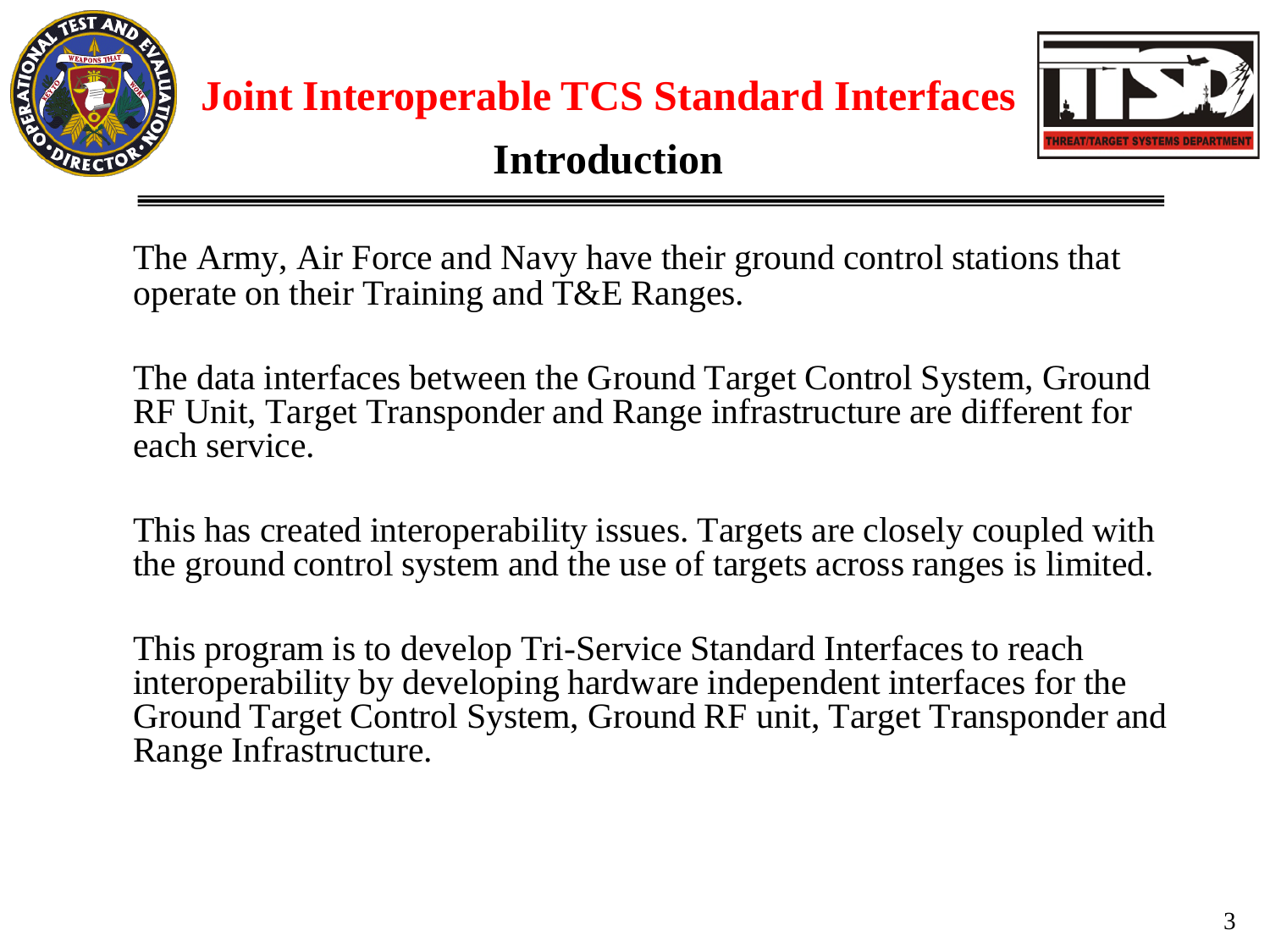

#### **Introduction**



#### Target Control Systems and Targets

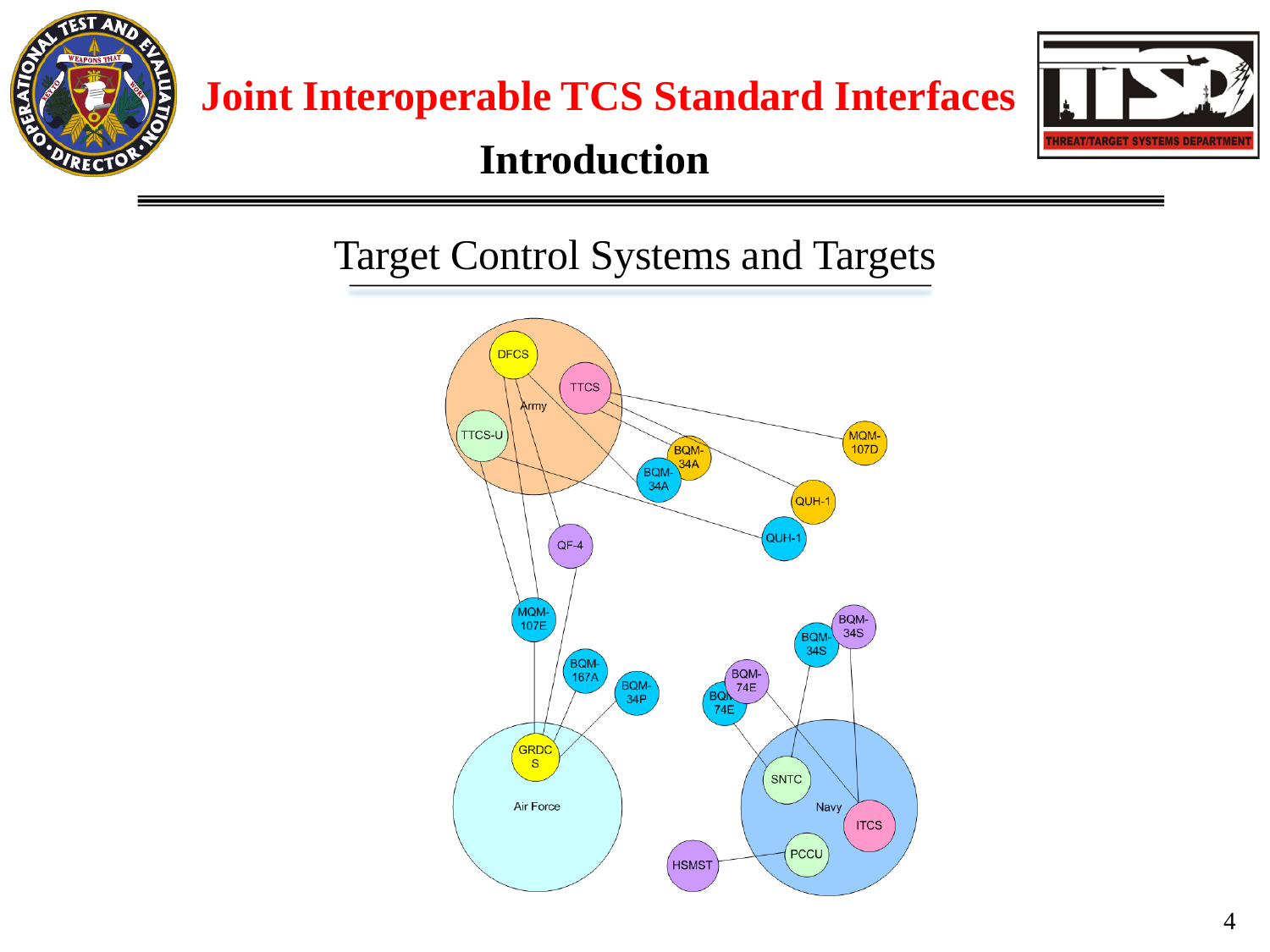



- Goal
	- Achieve the 2005 Defense Science Board Report's vision of "the gradual introduction of common control elements into each range to provide an increasing degree of interoperability, test flexibility, and lower operational costs."
	- **Control Any Target with Any Ground Station**
- Target Control Steering Group (TCSG)
	- TCSG is a tri-service group with the mission to identify common control elements at key points in the Target Control System (TCS) architecture
	- OSD/DOT&E Memorandum Chartered the TCSG through the Target Management Initiative (TMI) in August 2007.
		- Prior to that TMI received 21 requests in excess of \$16M for stove-pipe TCS related enhancements
	- Held Regular Technical Interchange Meetings (TIMs) to discuss Interfaces, review Target Control Systems, and discuss Architectures (OSD, WSMR, NBVC-Pt. Mugu, Tyndall AFB, TRMC, DOT&E)
		- Held 11 TIMs to-date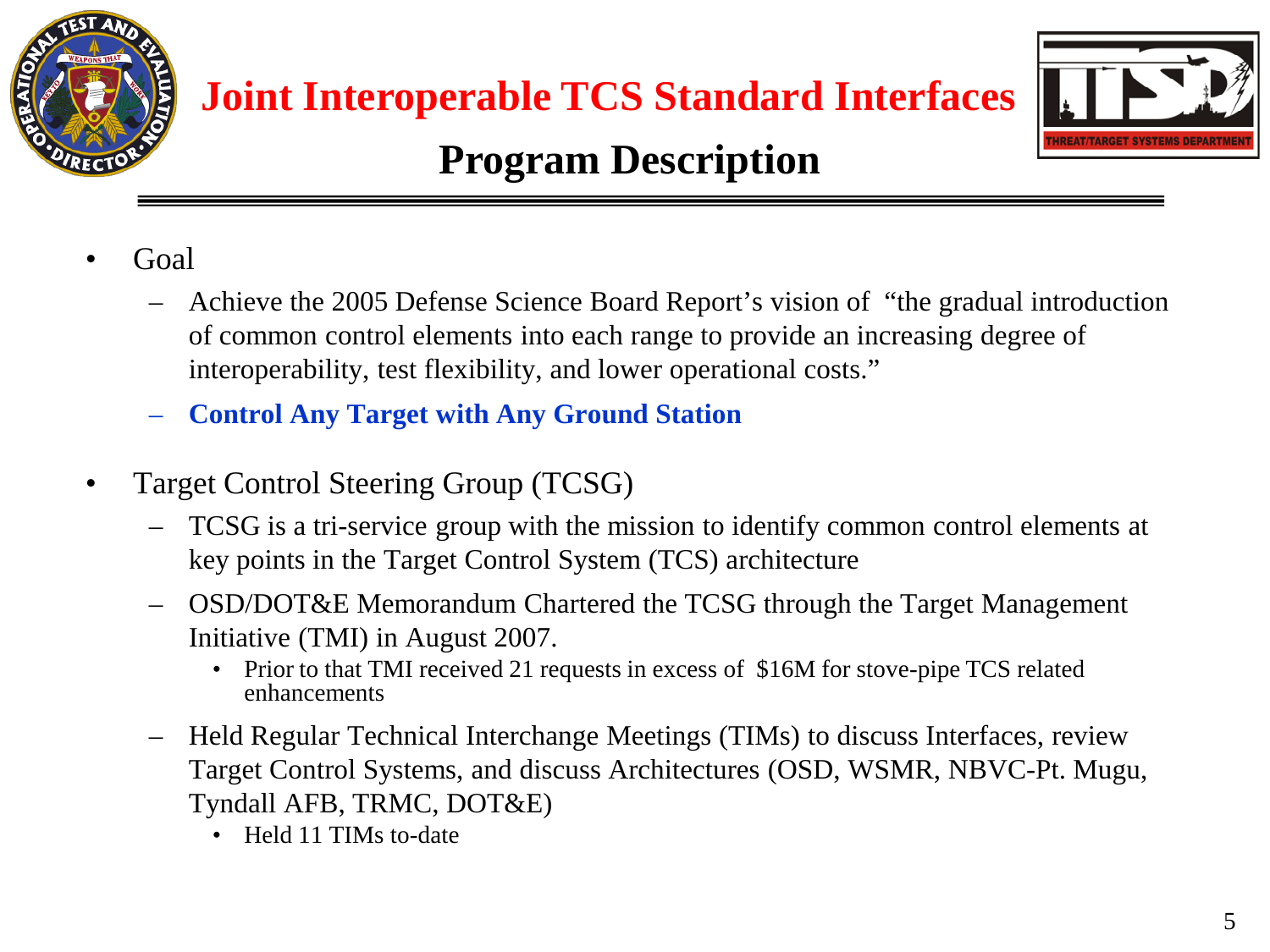



- Reviewed and evaluated industry existing standards for reuse and concepts
	- TENA
	- JAUS
	- STANAG 4586
	- CAN/CDA
- Services have Similar Target Control Architectures:
	- Generic PC H/W platform in most systems
	- H/W dependent Control panel and RF Radio
- Services are Evolving to be Platform Independent
	- All Services using PC platform
	- Industry Standard Interfaces for control panels and manual control
		- USB2
		- Ethernet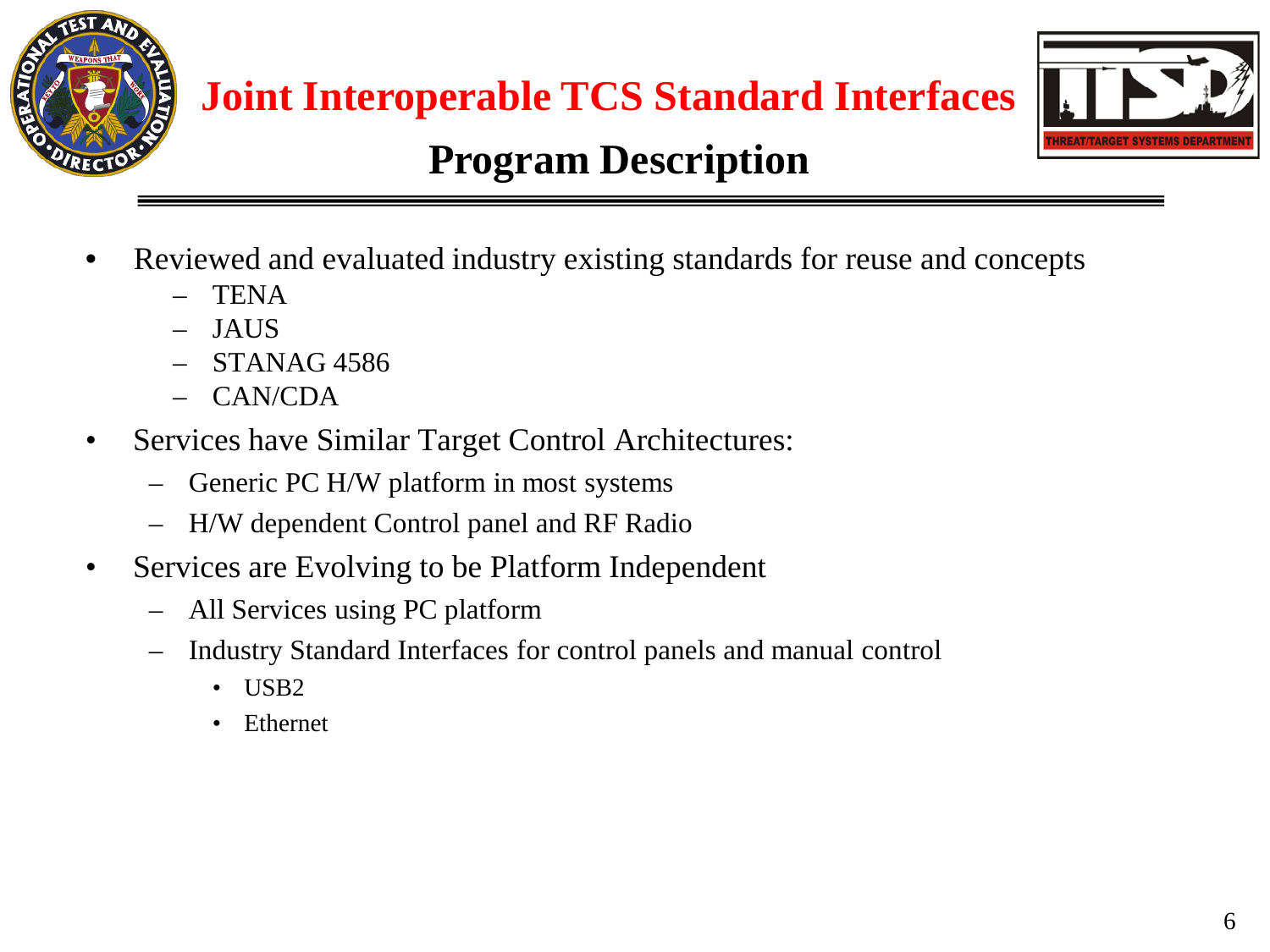



- Standard Interfaces provide methods for target control systems to communicate together
	- Provides a path for commonality of message types and definitions to reduce redundant data type
	- As systems and targets evolve, standard interfaces provide a path for interoperability
- Joint Interoperable TCS Standard Developed
	- Identified Primary Interfaces
	- Agreed to Five Interfaces to be Addressed
	- Prioritized Interfaces for Standardization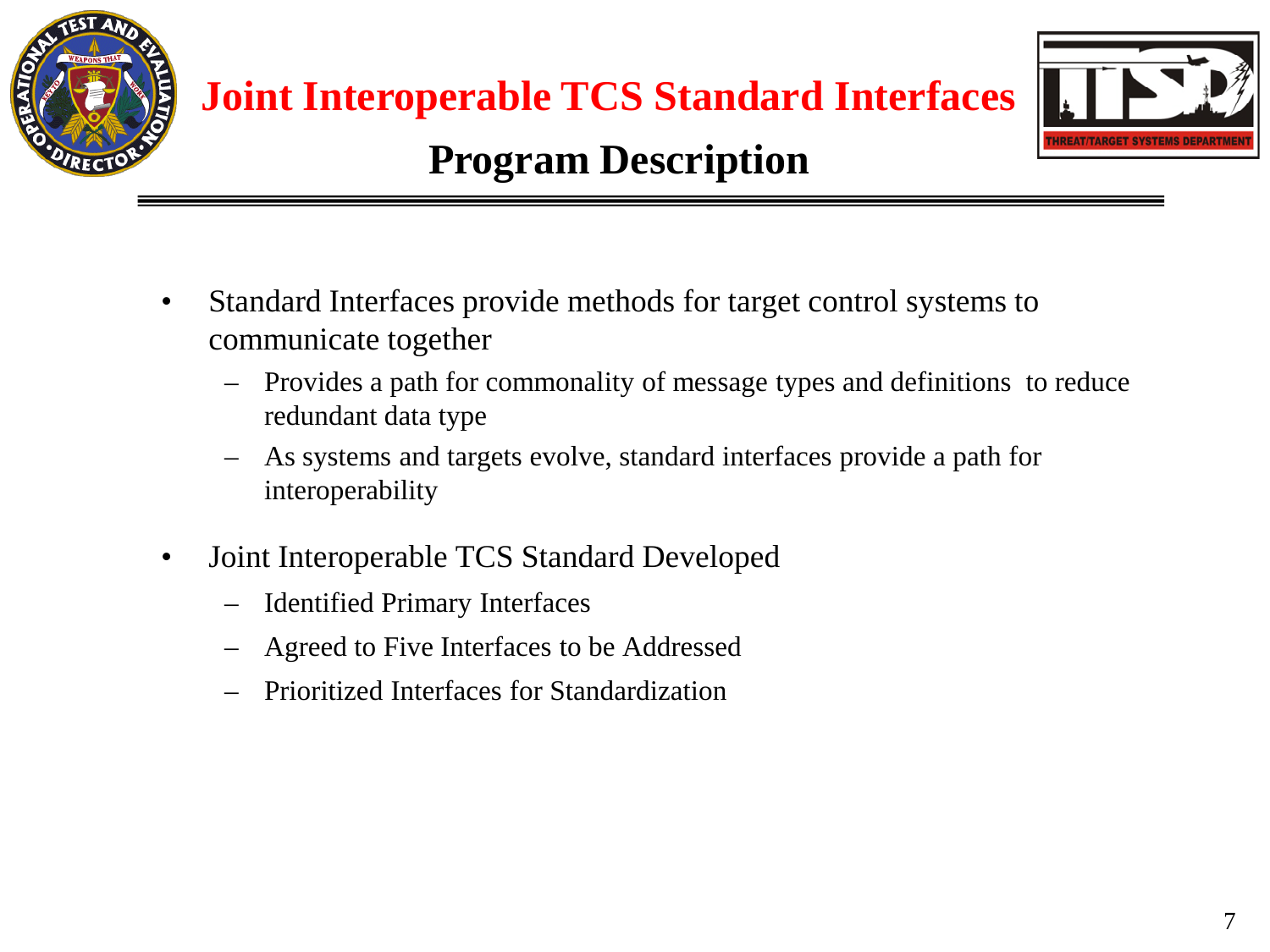



- Target Control Steering Group (TCSG)
	- Identified common elements: five Independent Standard Interfaces in priority order
		- 1) Data Link Interface (DLI)
		- 2) Vehicle Control Interface (VCI)
		- 3) Human Computer Interface (HCI)
		- 4) Operational Control Interface (OCI)
		- 5) RF Datalink Interface (RF DLI)
	- Interoperable capabilities are achieved when Services implement one or more standard interfaces. i.e.
		- DLI Standard interoperable Target Ground Control System and TCS ground RF units
		- VCI Standard interoperable Target transponders
		- With each Standard Interface implemented, interoperability reached at the point of implementation
- Recommended Electrical Interfaces for QF-16 (Jan 2008)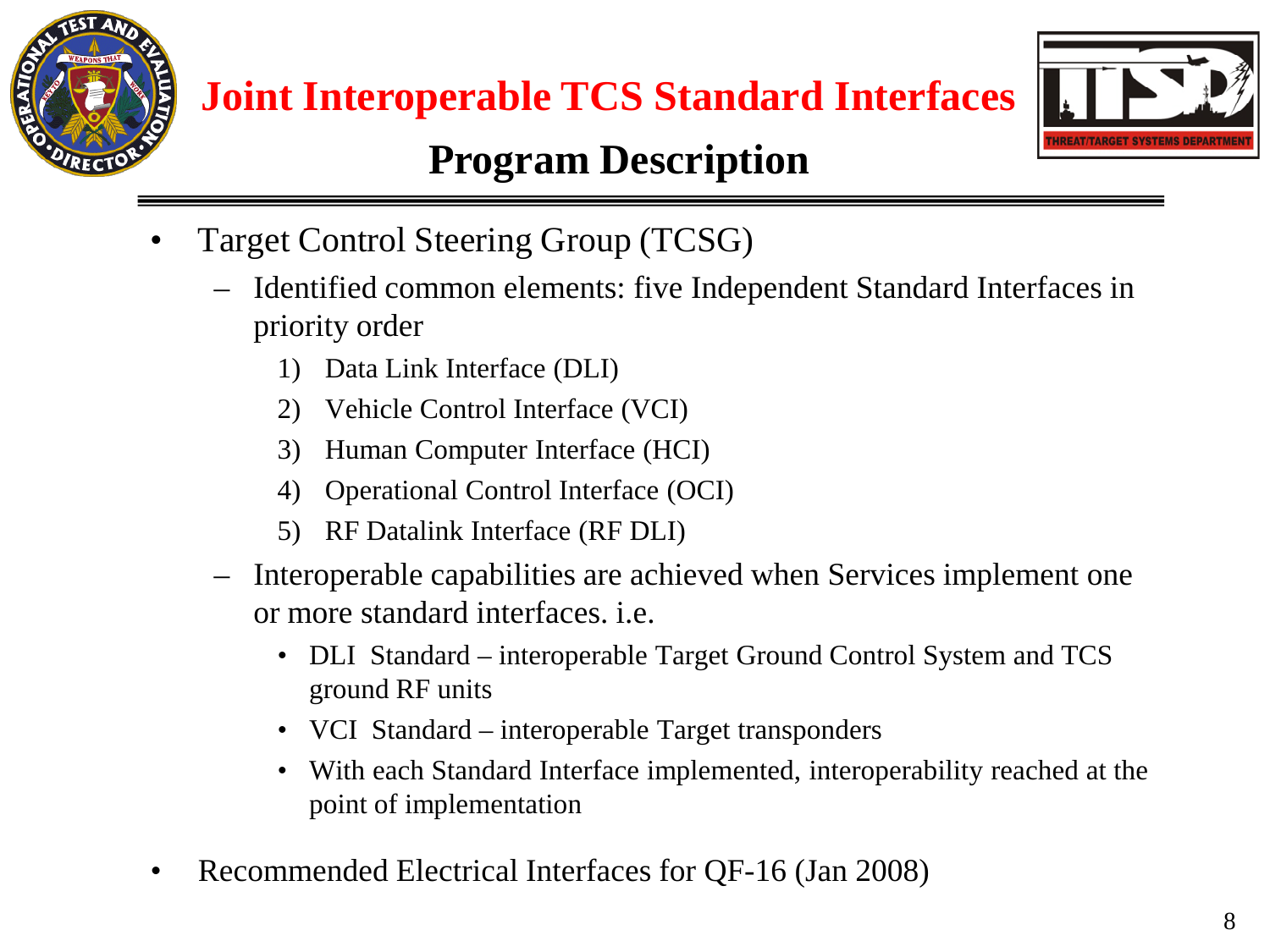



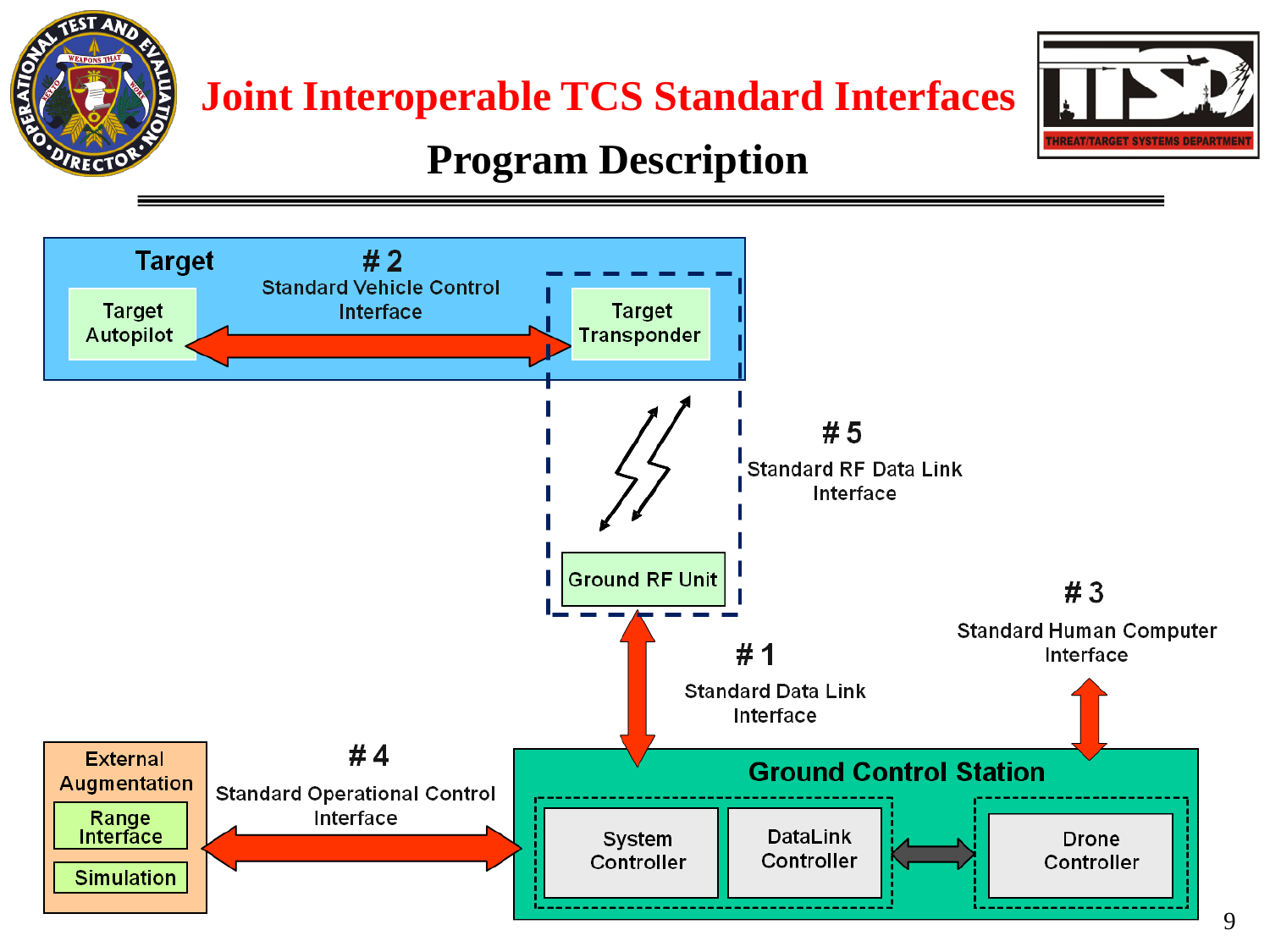

#### **Technical Status**



- Released Joint Interoperable TCS Standard Interfaces
	- Data Link Interface (DLI), V1.0
	- Vehicle Control Interface (VCI), V0.3
	- Human Computer Interface (HCI), V0.1
	- Operational Control Interface (OCI)
		- Investigating the use of TENA
	- RF Data Link Interface (RFDLI)
		- Investigating a Navy proposal
- Key Issues and Critical Actions Accomplished
	- All stakeholders briefed (June-August 2008)
		- Army, Navy, Air Force, TRMC, DT&E, and DOT&E
	- Flight Demonstration program for Standard DLI began in FY09
		- New Common Target Control System, CTCS, system was developed to demonstrate Standard Interface in native format
		- Army Target Tracking Control System, TTCS, was chosen to demonstrate interoperability of Standard and legacy interface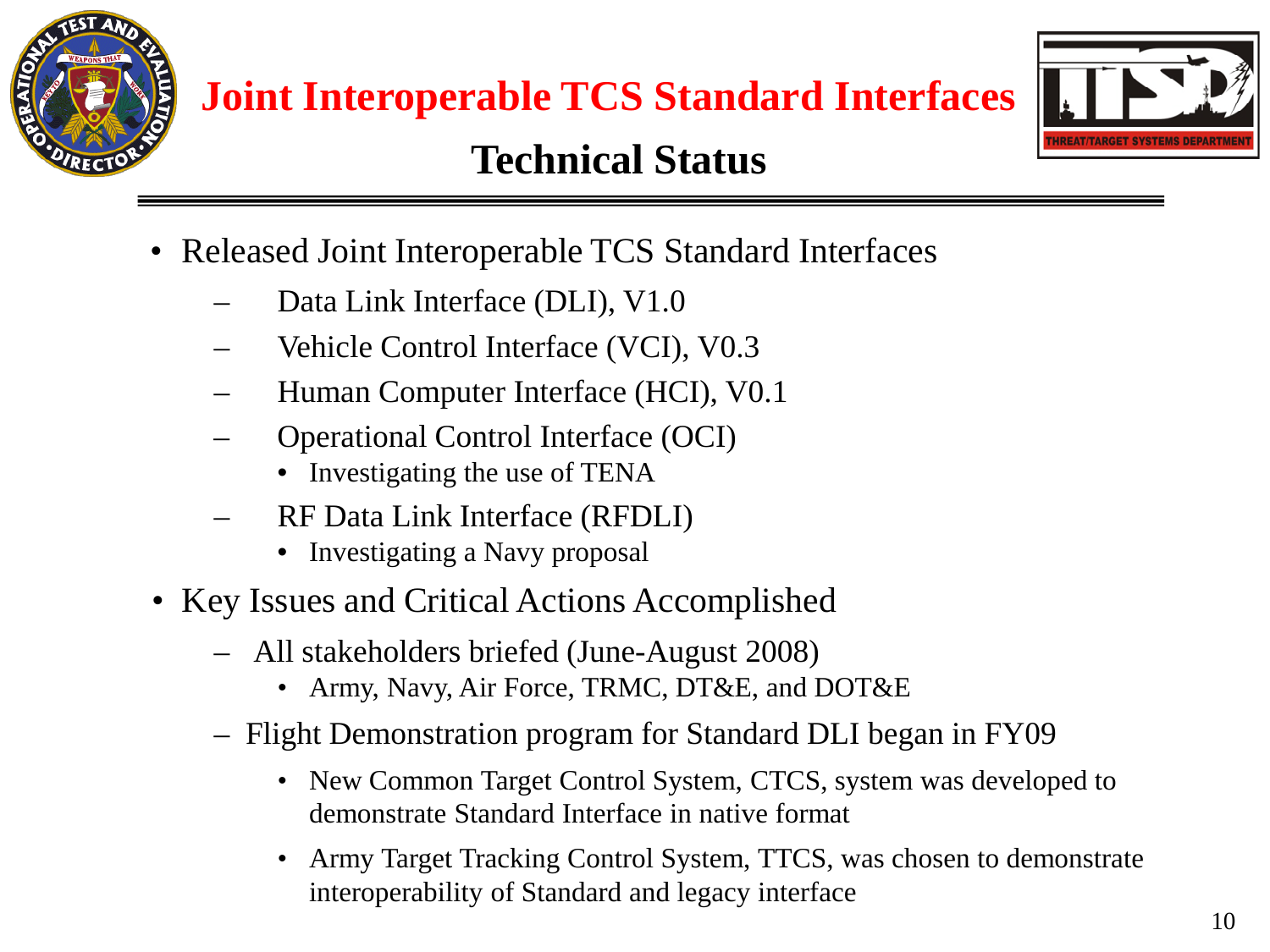



- Completed three successful DLI Demonstration flight tests
	- New Common TCS with Navy BQM-74E Standard TCS Data Link Interface Flight Test: 28 October 2009
	- New Common TCS with Navy BQM-74E STANAG 4586 Data Link Interface Flight Test: 15 December 2009
	- Army TTCS/U with Navy BQM-74E Standard TCS Data Link Interface with middleware  $\triangleright$  Flight Test: 21 June 2010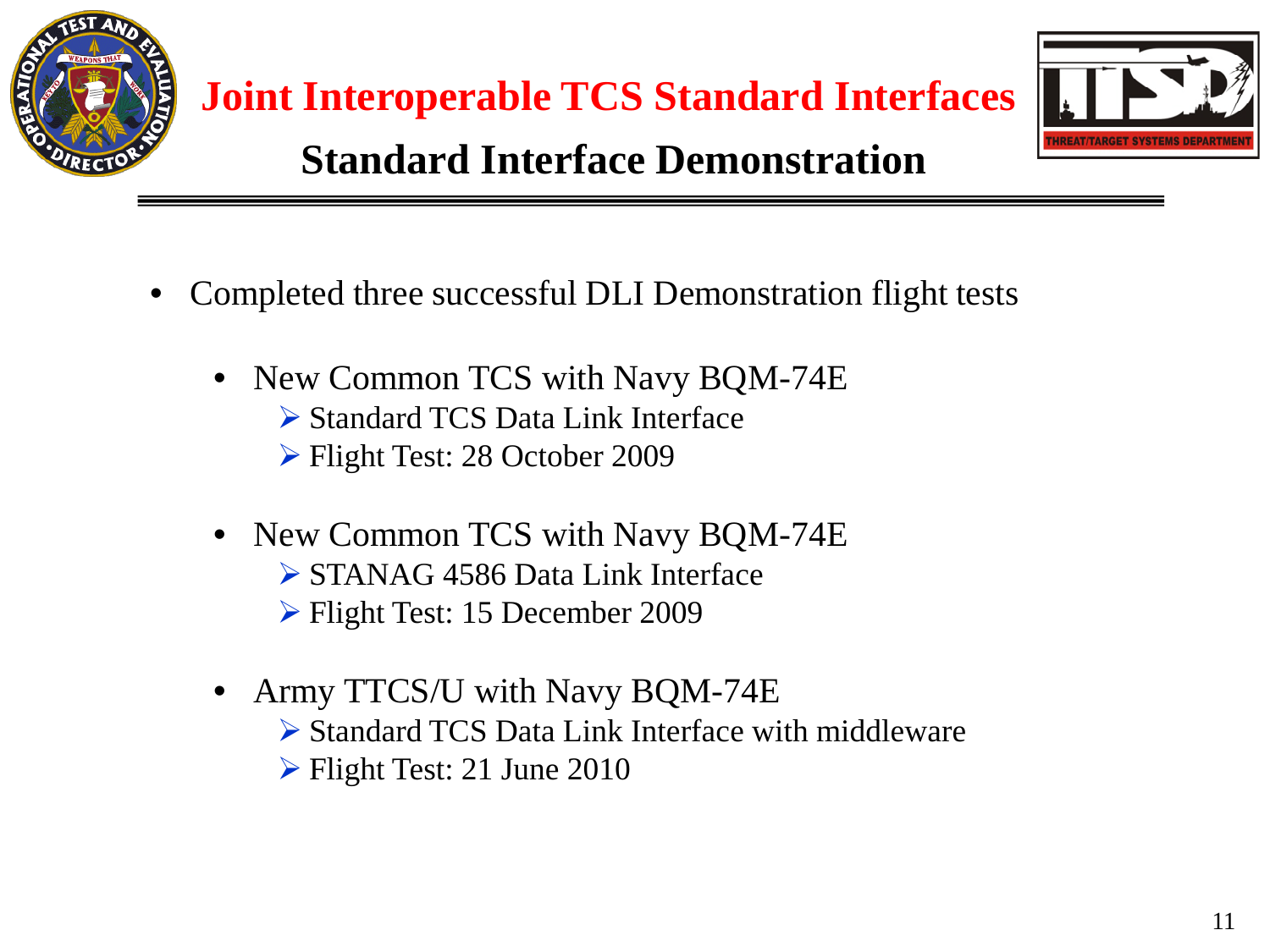



- Flight Test with Common Target Control System
	- Software and Hardware development and Ground Testing using the Navy BQM-74E Target, the Common Target Control System and the operational control room facilities has been satisfactorily completed.
	- The system successfully passed Environment and Electromagnetic Compatibility (EMC).
	- The Common Interface TCS was successfully demonstrated using the Standard Data Link Interface on 28 October 2009 at the Naval Air Warfare Center Point Mugu Sea Test Range.
	- A second flight demonstrating the STANAG 4586 data link was successfully flown on Tuesday 15 December 2009 at the Naval Air Warfare Center Point Mugu Sea Test Range.
	- There were no significant issues with the program.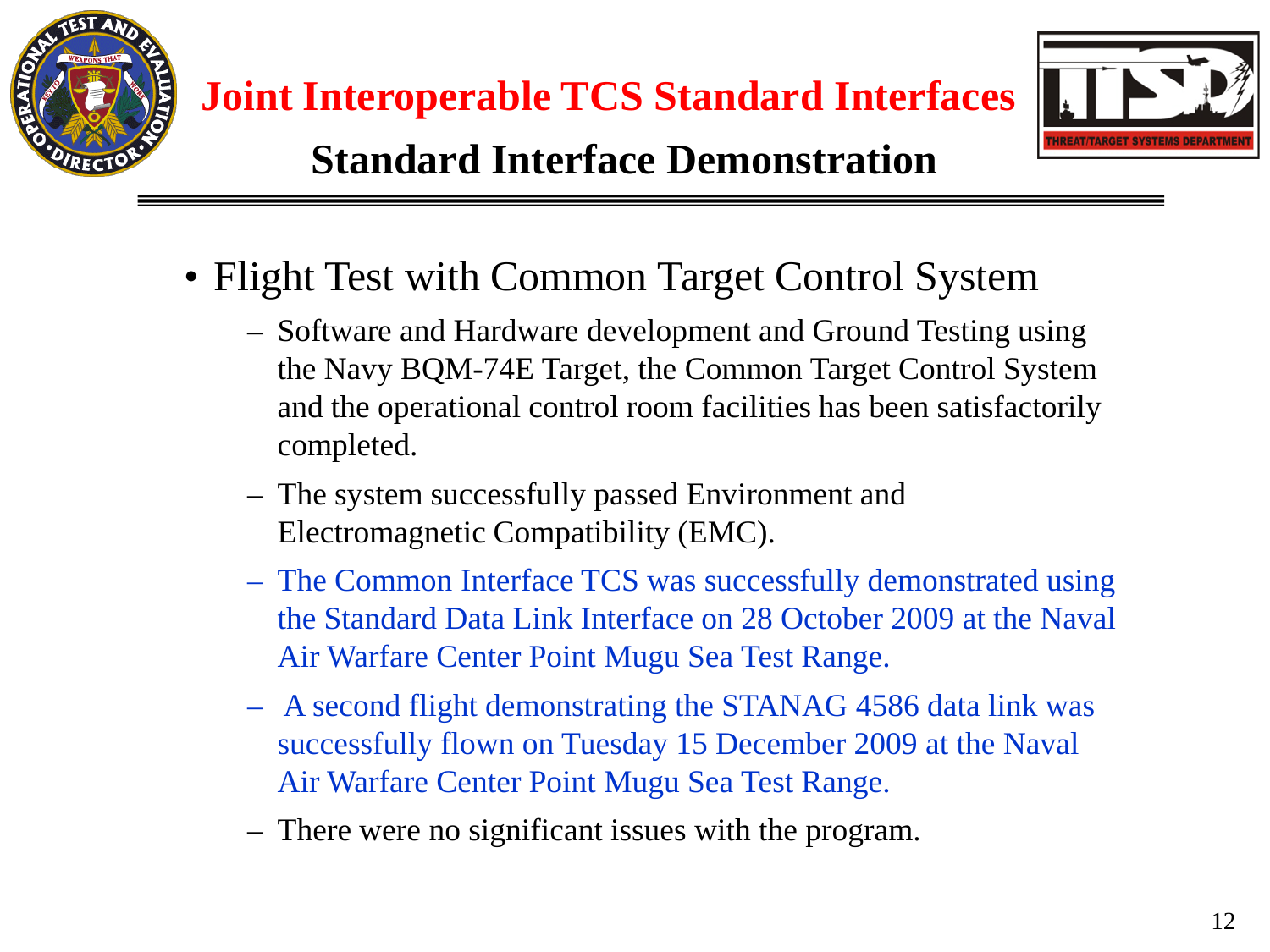

## **Joint Interoperable TCS Standard Interfaces**



#### **Standard Interface Demonstration**

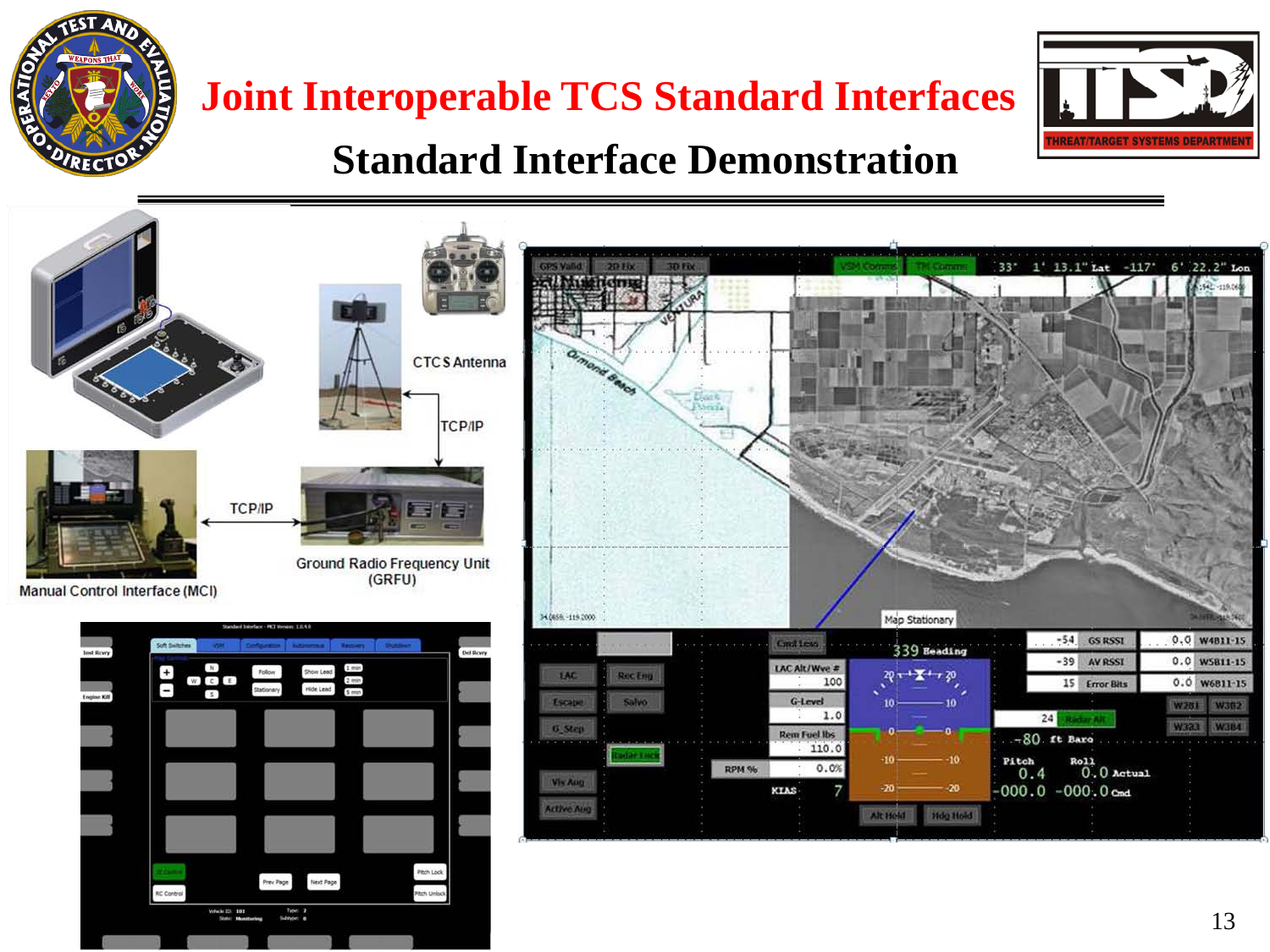



#### **Standard Interface Demonstration**

- **Flight Test with Army Target Tracking Control System – Ultra High Frequency, TTCS/U**
	- Completed Design of Reusable Middleware Components Implementing Standard Data Link Interface
	- Completed Design of TTCS/U Modifications
	- Completed Design of TTCS/U to Navy Target
	- Completed Integration of TCS Modifications, Middleware, and Target
	- A third flight demonstrating the Standard Data Link Interface with middleware successfully flown on 21 June 2010 at the Naval Air Warfare Center Point Mugu Sea Test Range.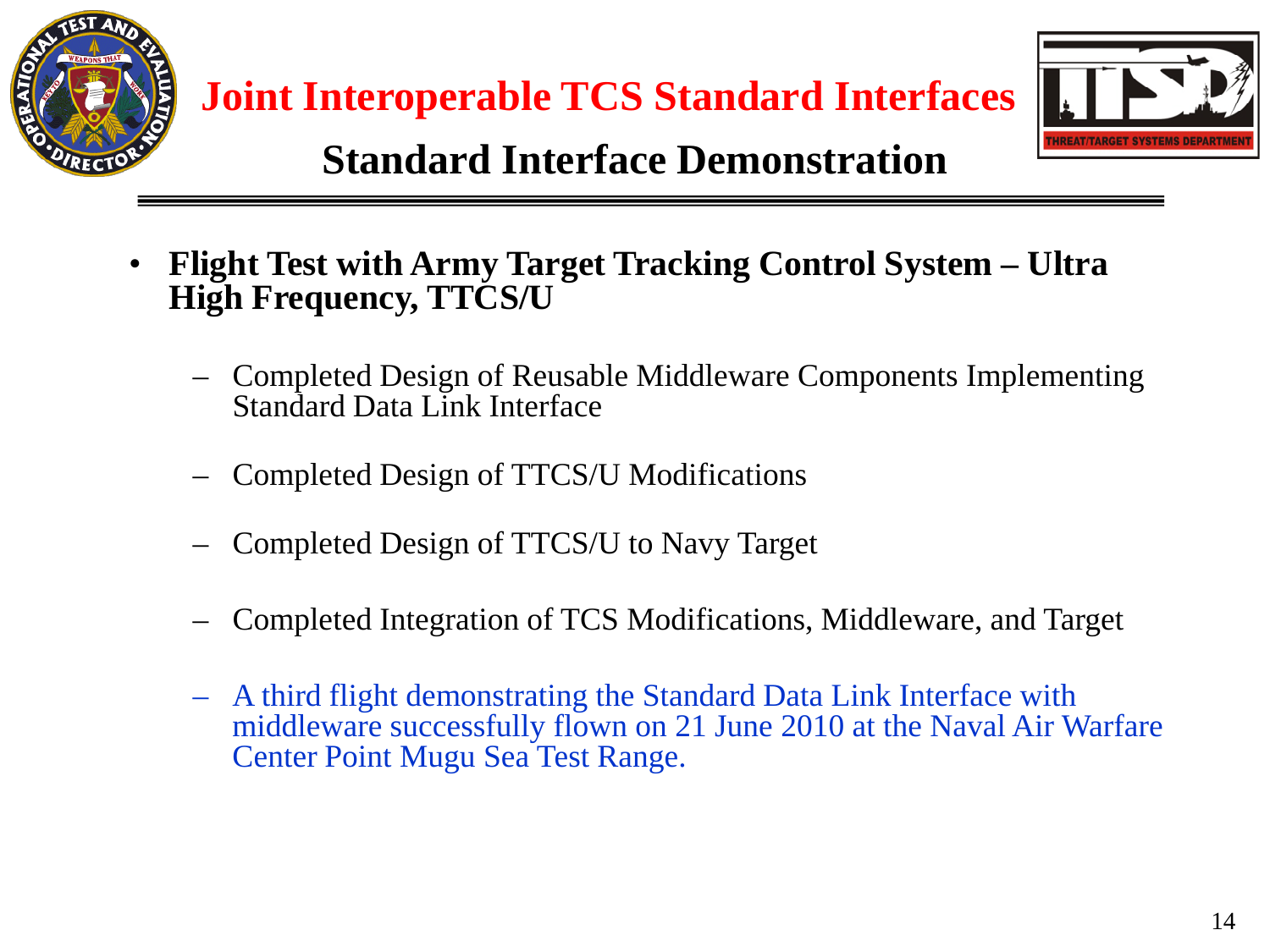

## **Joint Interoperable TCS Standard Interfaces Standard Interface Demonstration**



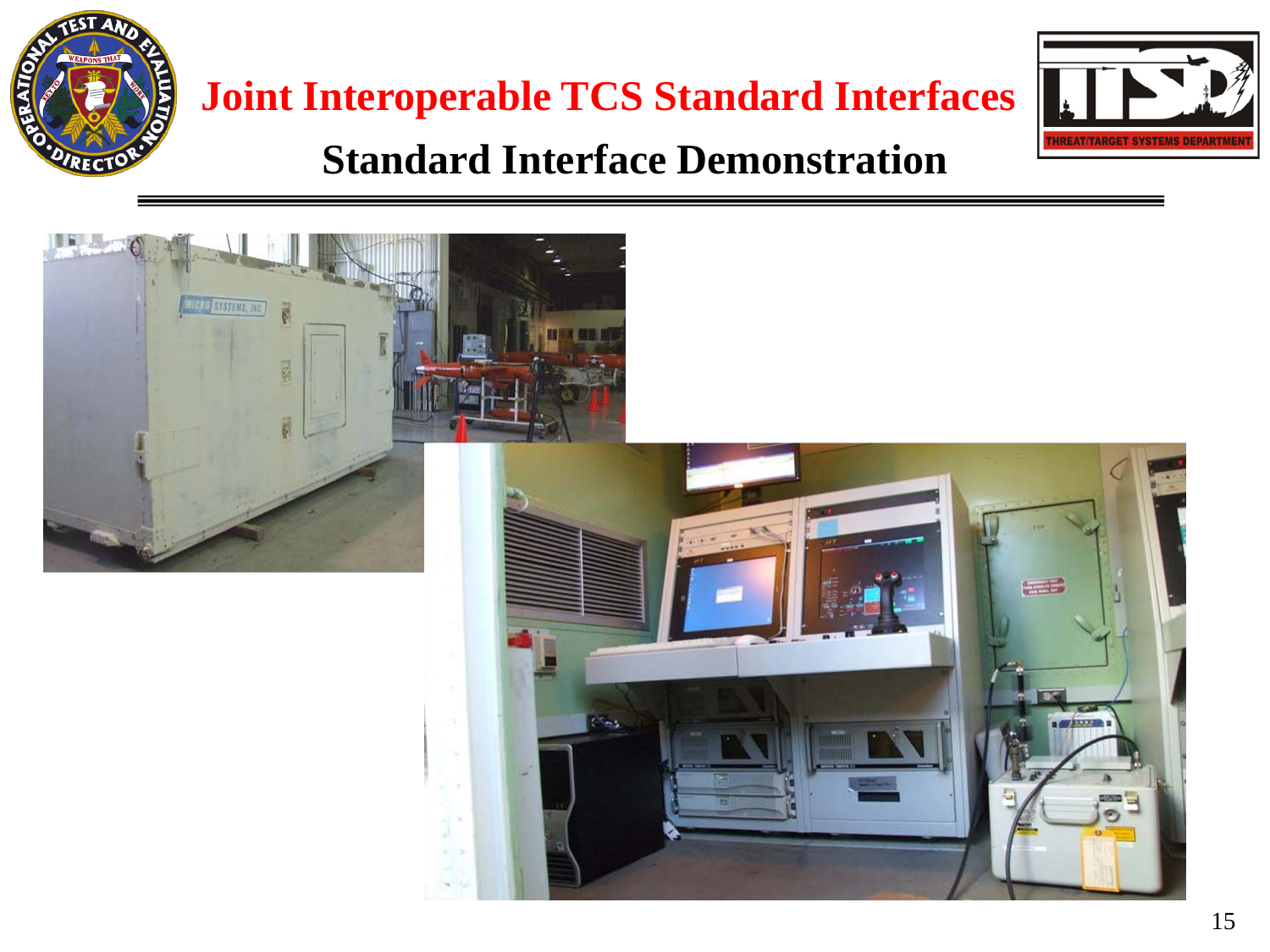





\*\* Diagram uses data taken from the 5D Systems "Interoperable Target control System Study" final report.